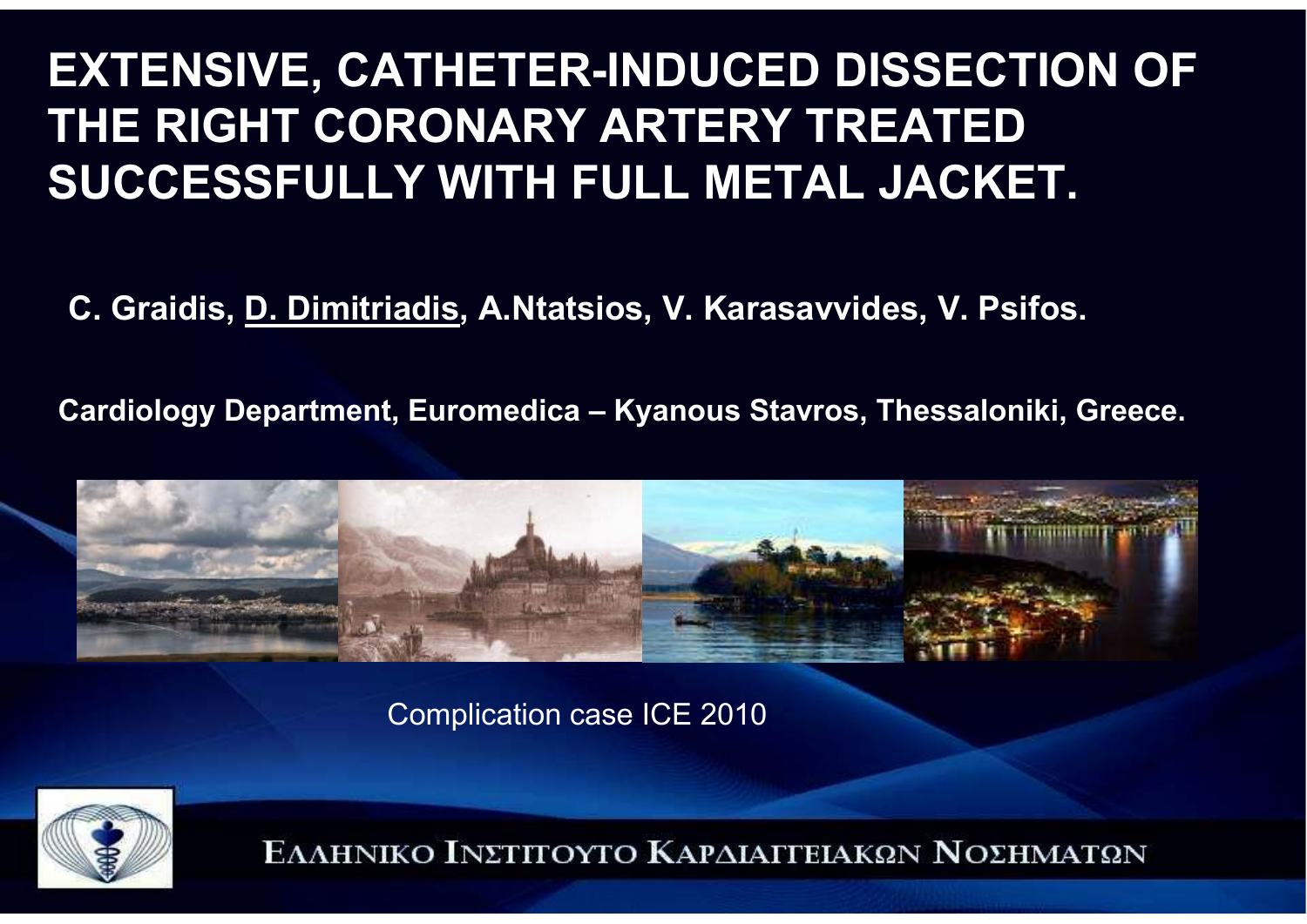## CASE REPORT

- 57 y.o. male with effort angina
- Positive Exercise Tolerance Test
- Past Medical History: Hypertension, Dyslipidaemia
- Resting 12-lead ECG, ECHO: Normal

![](_page_1_Picture_5.jpeg)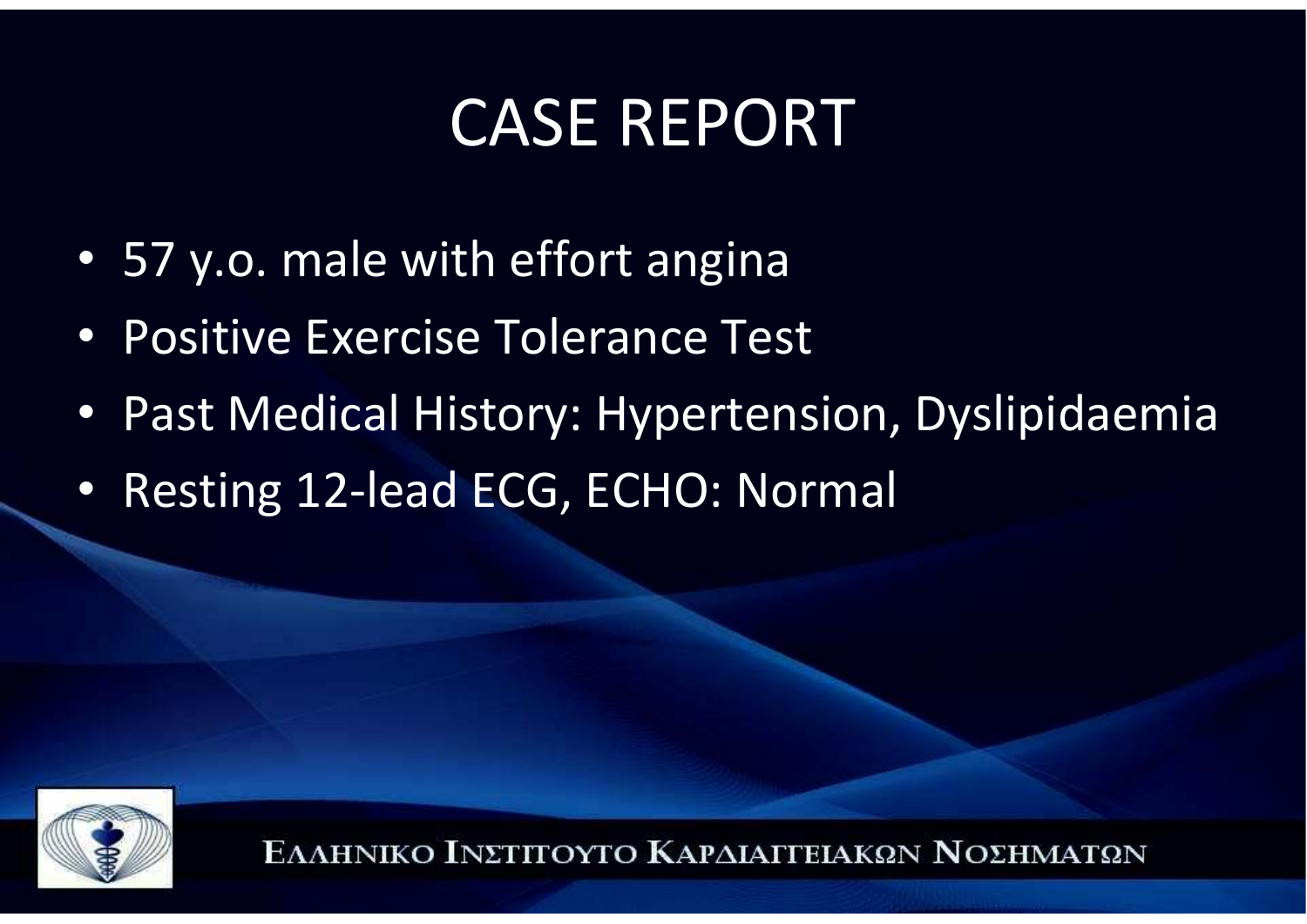## Coronary Angiography

![](_page_2_Picture_1.jpeg)

**Moderate disease of the LAD**

![](_page_2_Picture_3.jpeg)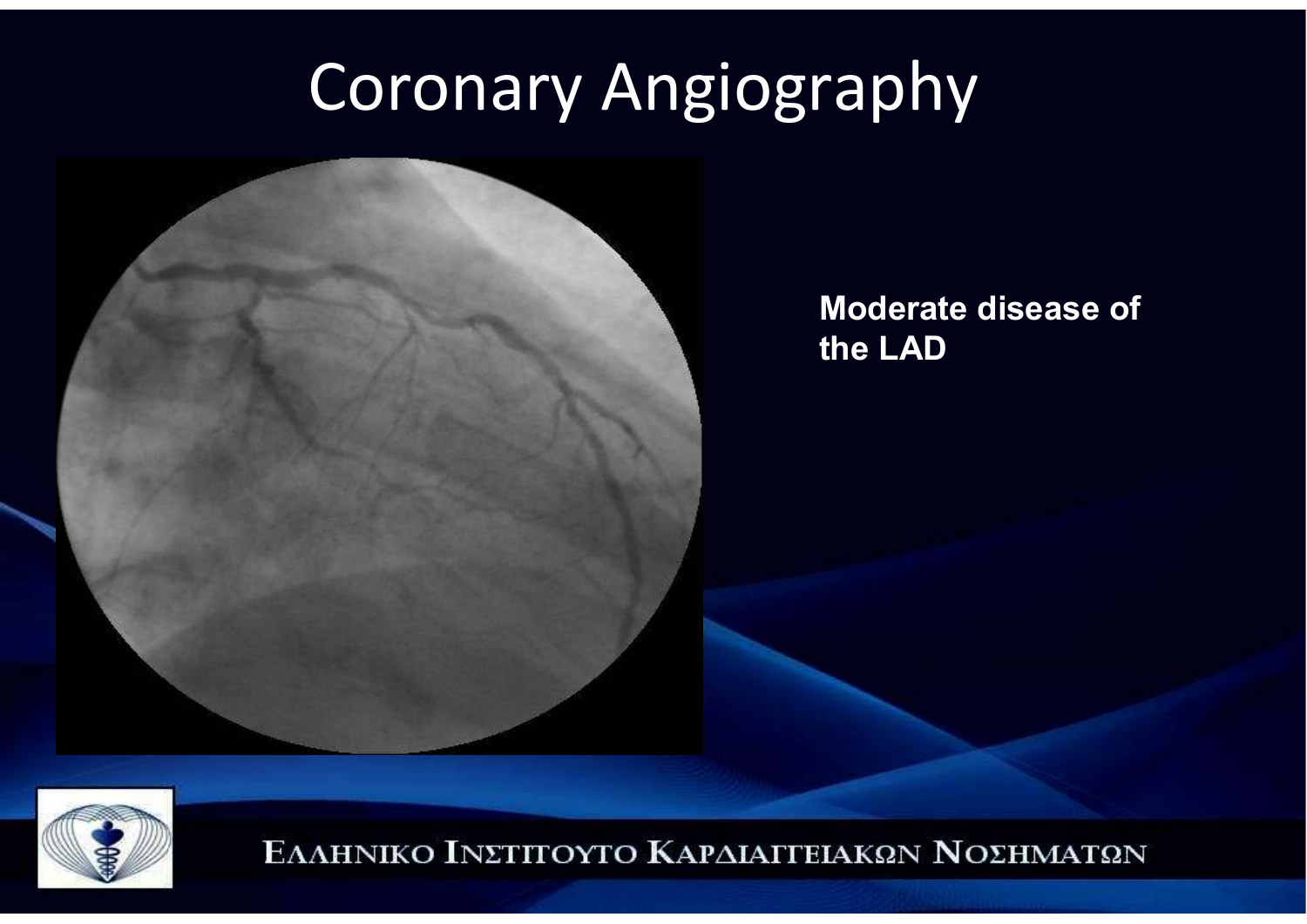### Coronary Angiography

![](_page_3_Picture_1.jpeg)

**Severe stenosis of the RCA (proximal, mid-vessel and at the bifurcation with severe calcification)**

![](_page_3_Picture_3.jpeg)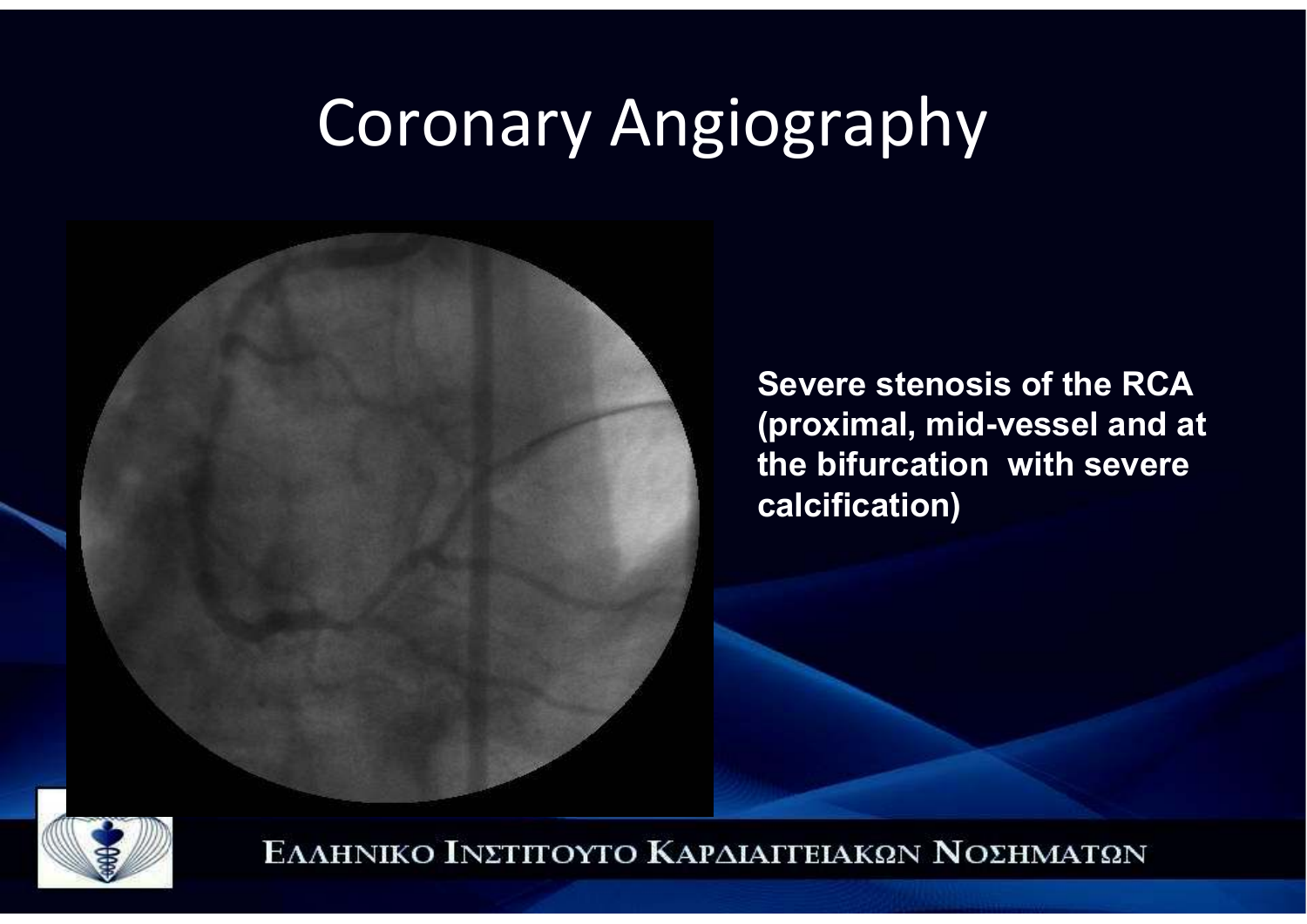## PCI RCA

![](_page_4_Picture_1.jpeg)

•**Guiding Catheter: 7F ART4 SH**•**Predilation with Maverick 2.0x15mm at 16 Atm and Maverick 2.5x15mm at 18 Atm**

![](_page_4_Picture_3.jpeg)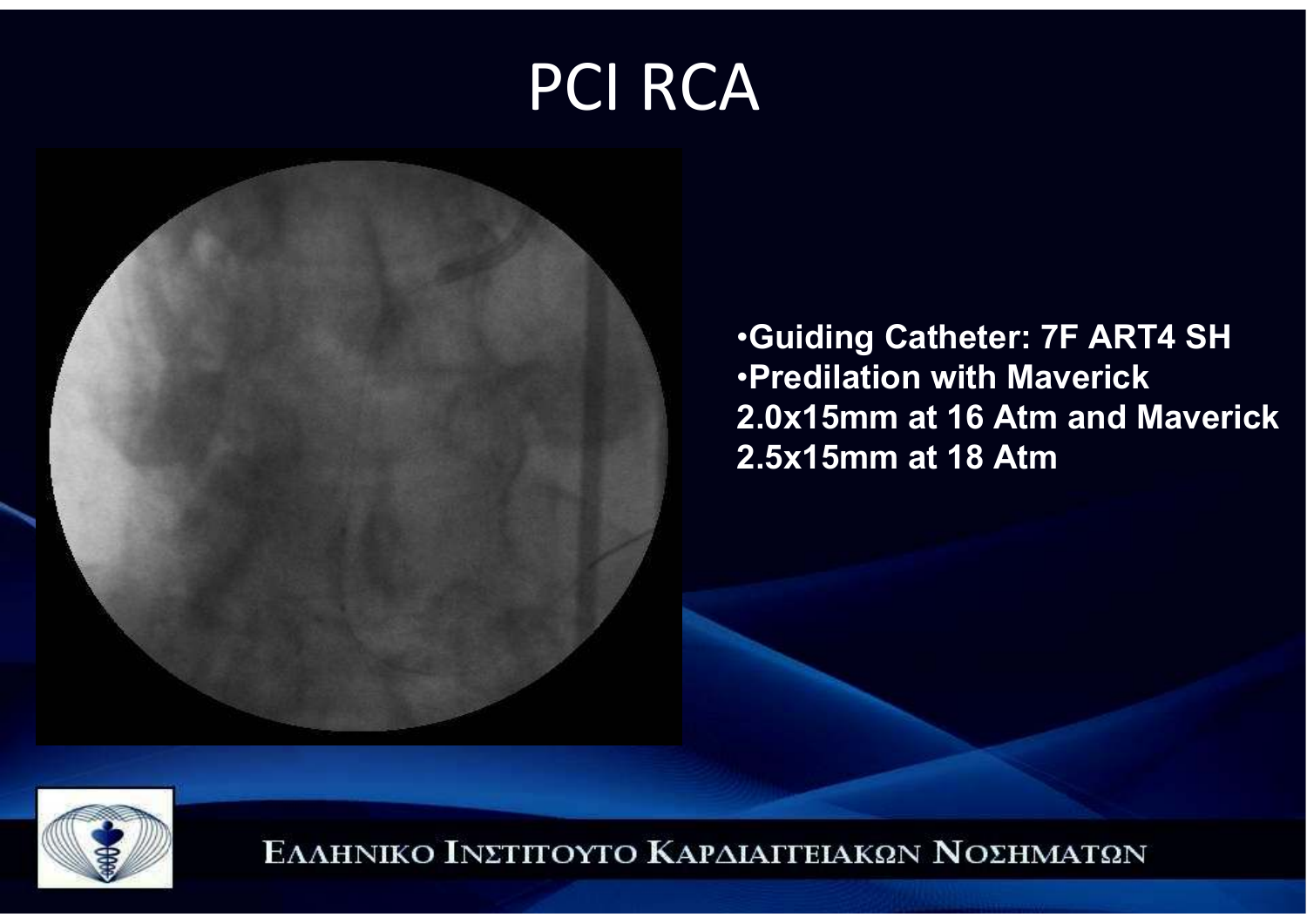# PCI RCA

![](_page_5_Picture_1.jpeg)

**Implantation with difficulty of an Endeavor 2.25x14mm at the distal lesion**

![](_page_5_Picture_3.jpeg)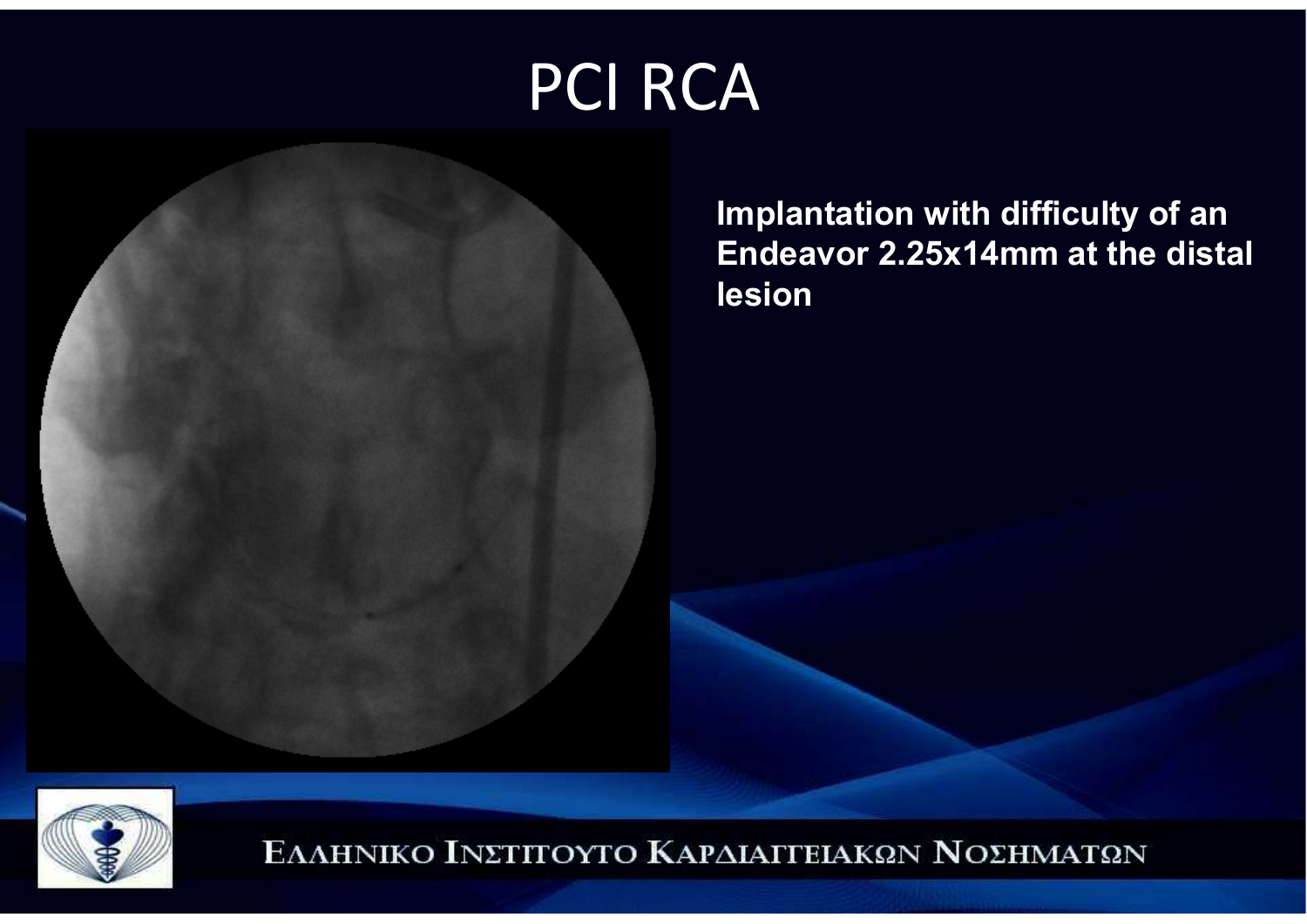**During withdrawal of the balloon, inadvertent deep intubation ofthe guiding catheter led to an extensive, spiral dissection of the Right Coronary Artery from the ostium up to the implanted stent at the bifurcation level.**

![](_page_6_Picture_1.jpeg)

![](_page_6_Picture_2.jpeg)

![](_page_6_Picture_4.jpeg)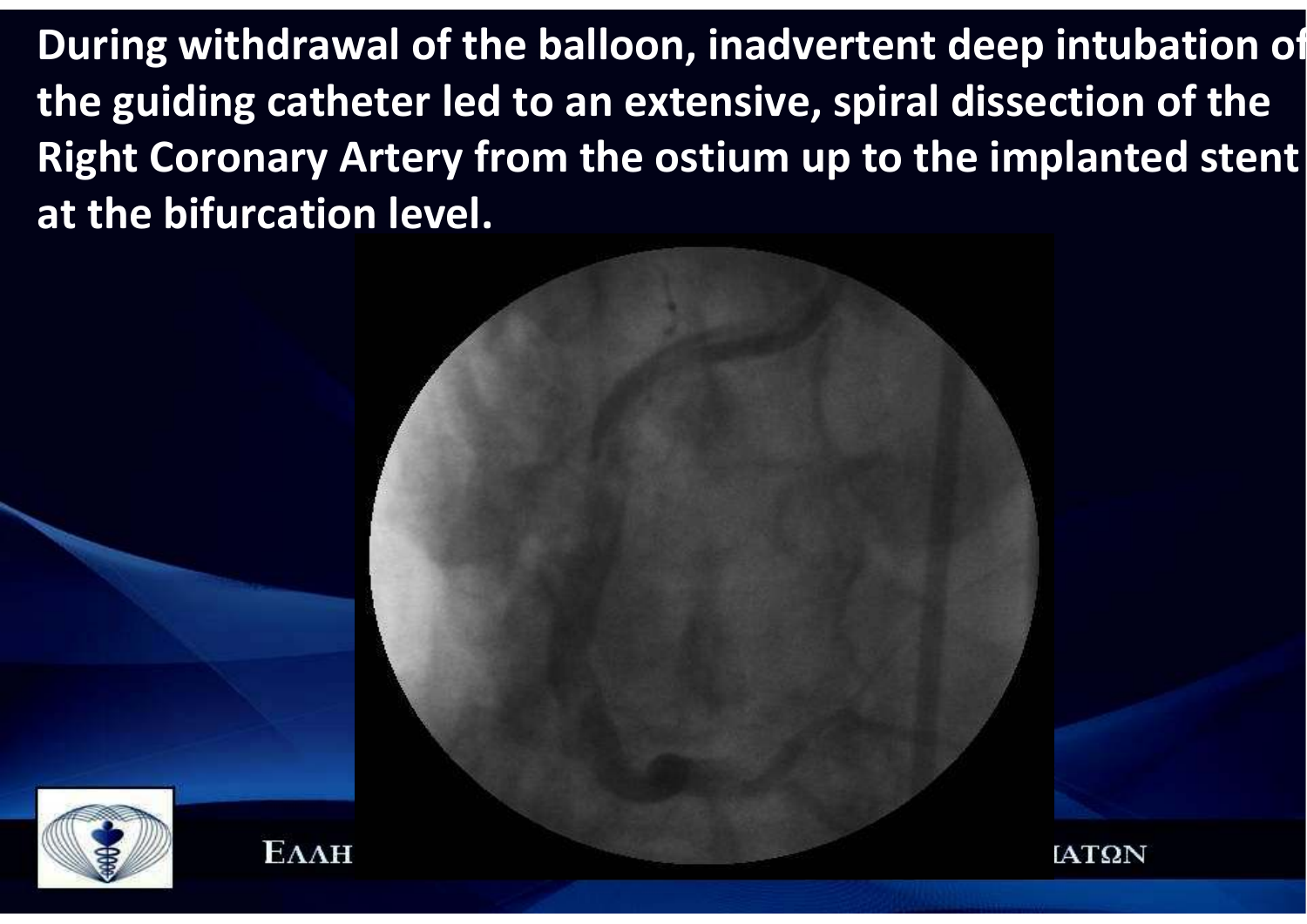#### **Implantation of Endeavor 3.5x18mm and 3.0x24mm**

![](_page_7_Picture_1.jpeg)

![](_page_7_Picture_2.jpeg)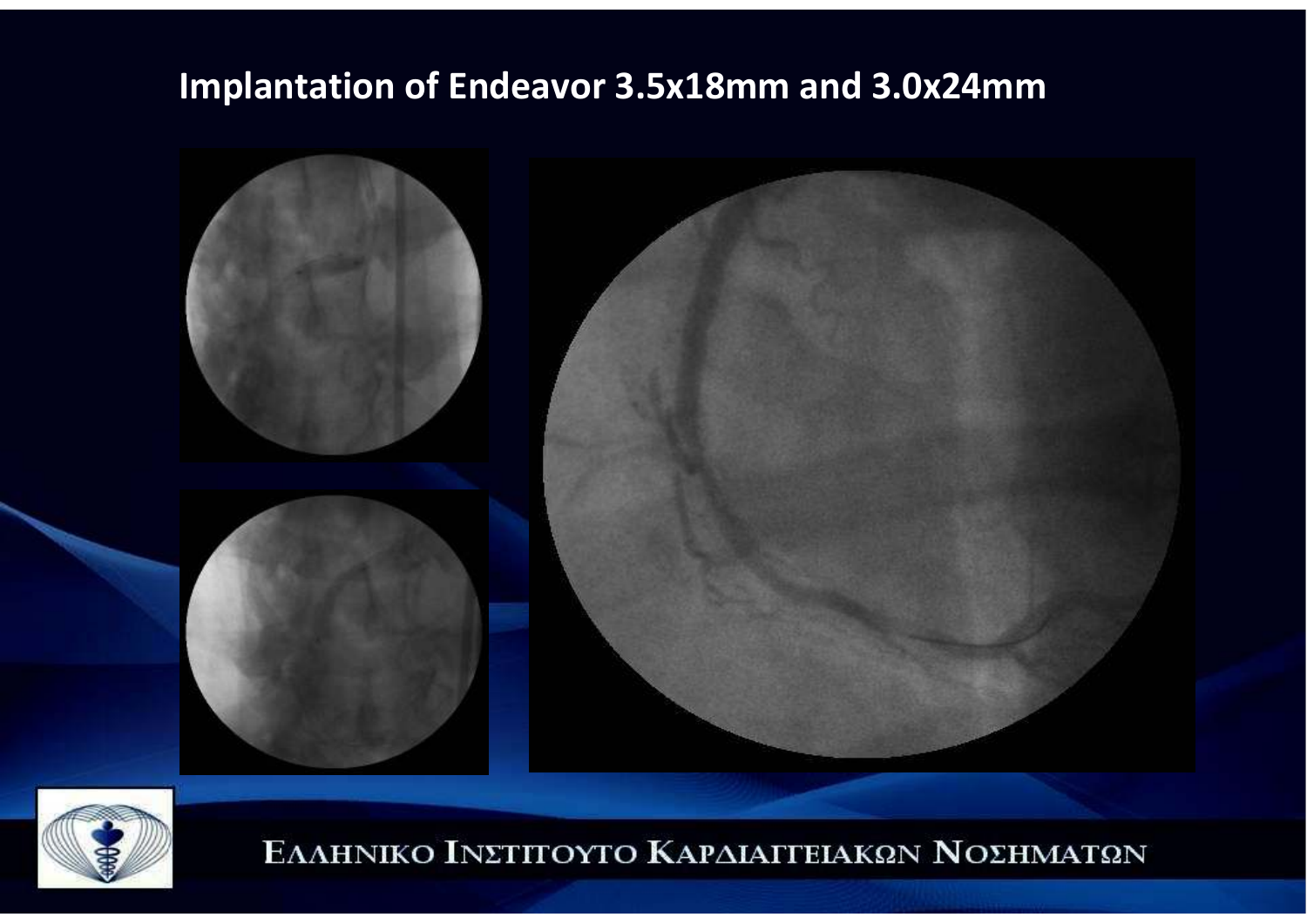#### **Implantation of Endeavor 3.0x18, 2.75x24, 2.5x18 and2.5x18mm**

![](_page_8_Picture_1.jpeg)

![](_page_8_Picture_2.jpeg)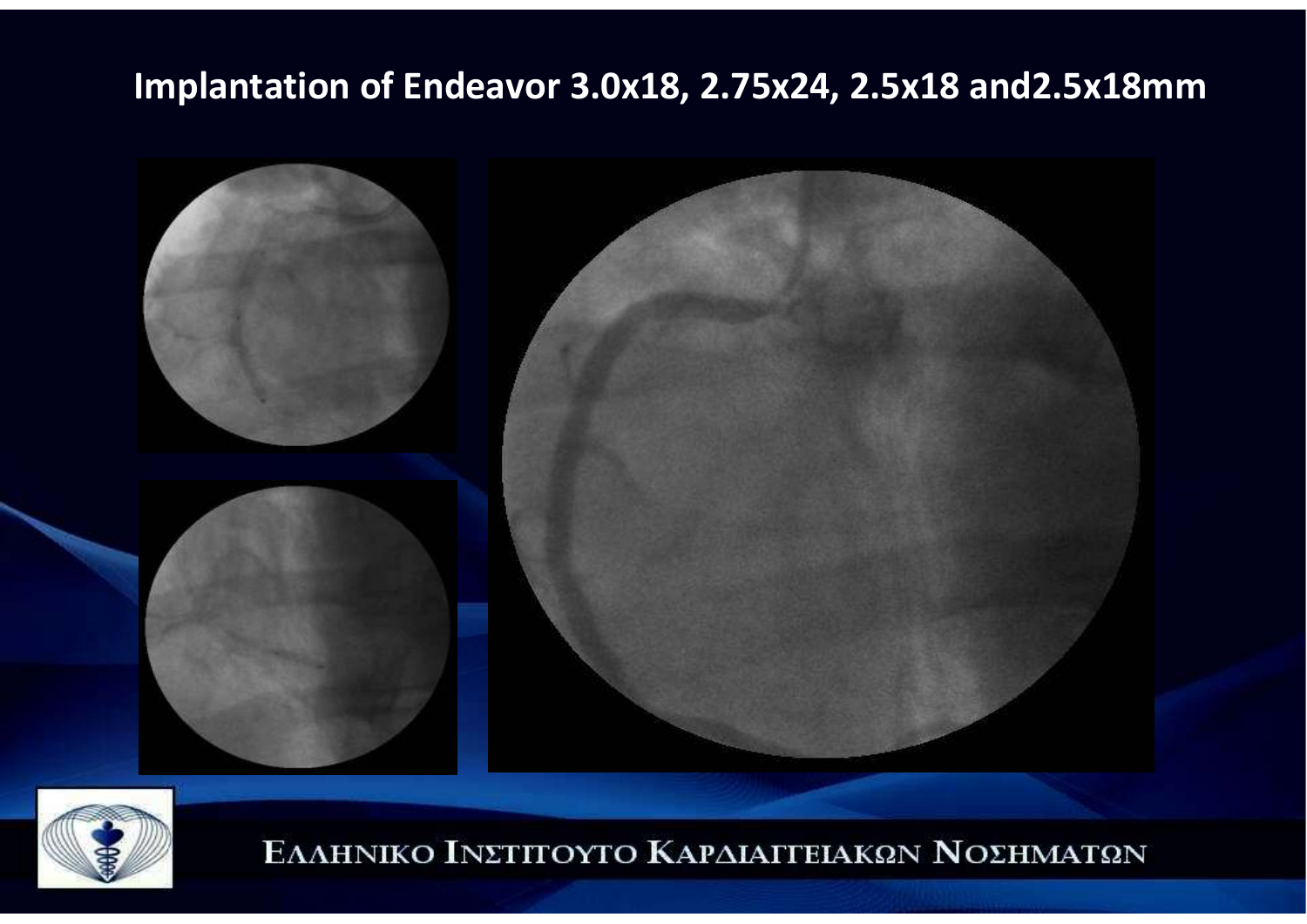### **Final Result after post dilatation with Quantum 3.0x15 and Quantum 3.5x15**.

![](_page_9_Picture_1.jpeg)

![](_page_9_Picture_2.jpeg)

**Stented length 134mm**<br>ΕΛΛΗΝΙΚΟ ΙΝΣΤΙΤΟΥΤΟ ΚΑΡΔΙΑΓΓΕΙΑΚΩΝ ΝΟΣΗΜΑΤΩΝ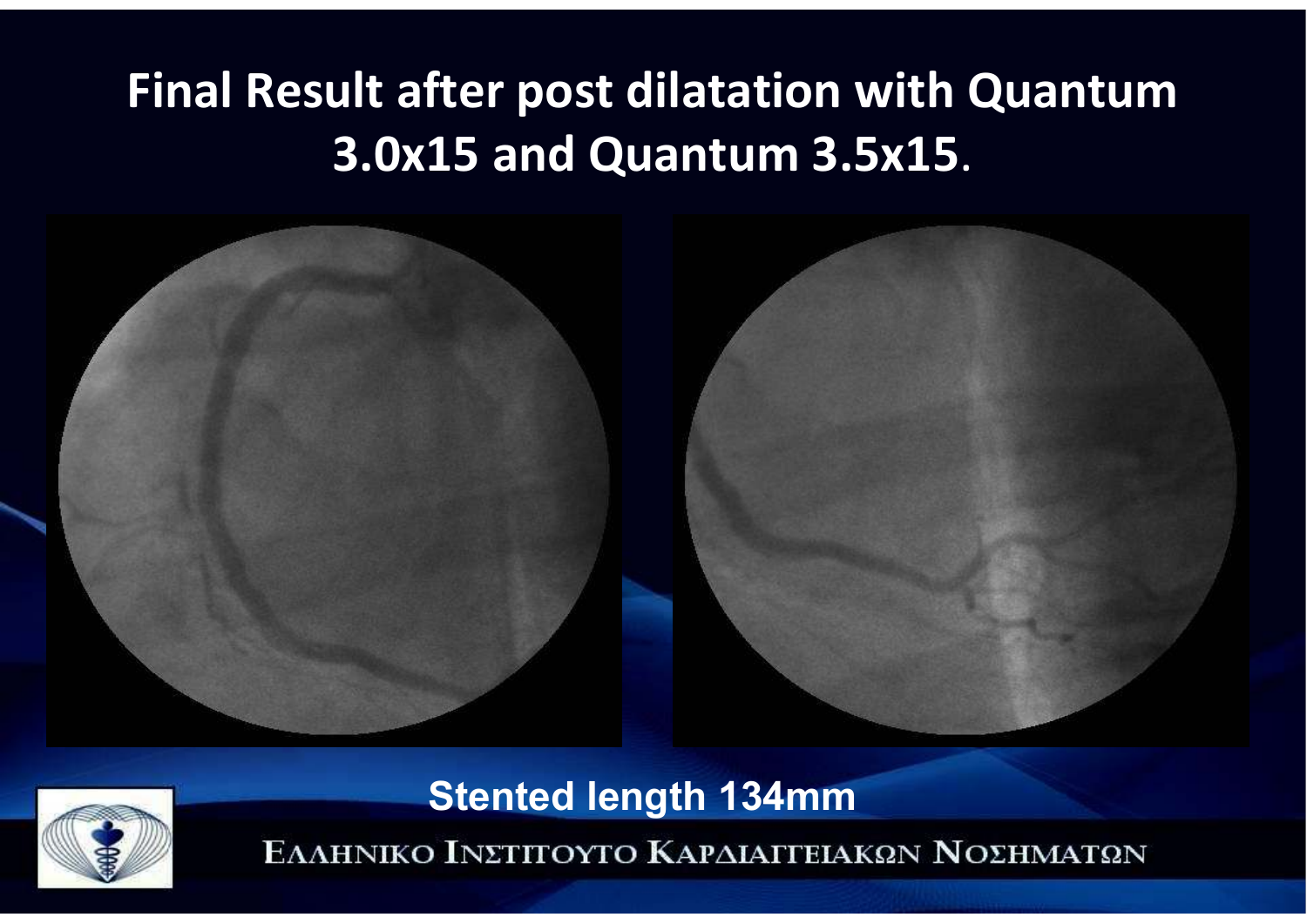#### **10 months after the index PCI, patient developed exertional angina**

**Diagnostic coronary angiography**

![](_page_10_Picture_2.jpeg)

#### **Severe In-Stent ReStenosis**

![](_page_10_Picture_4.jpeg)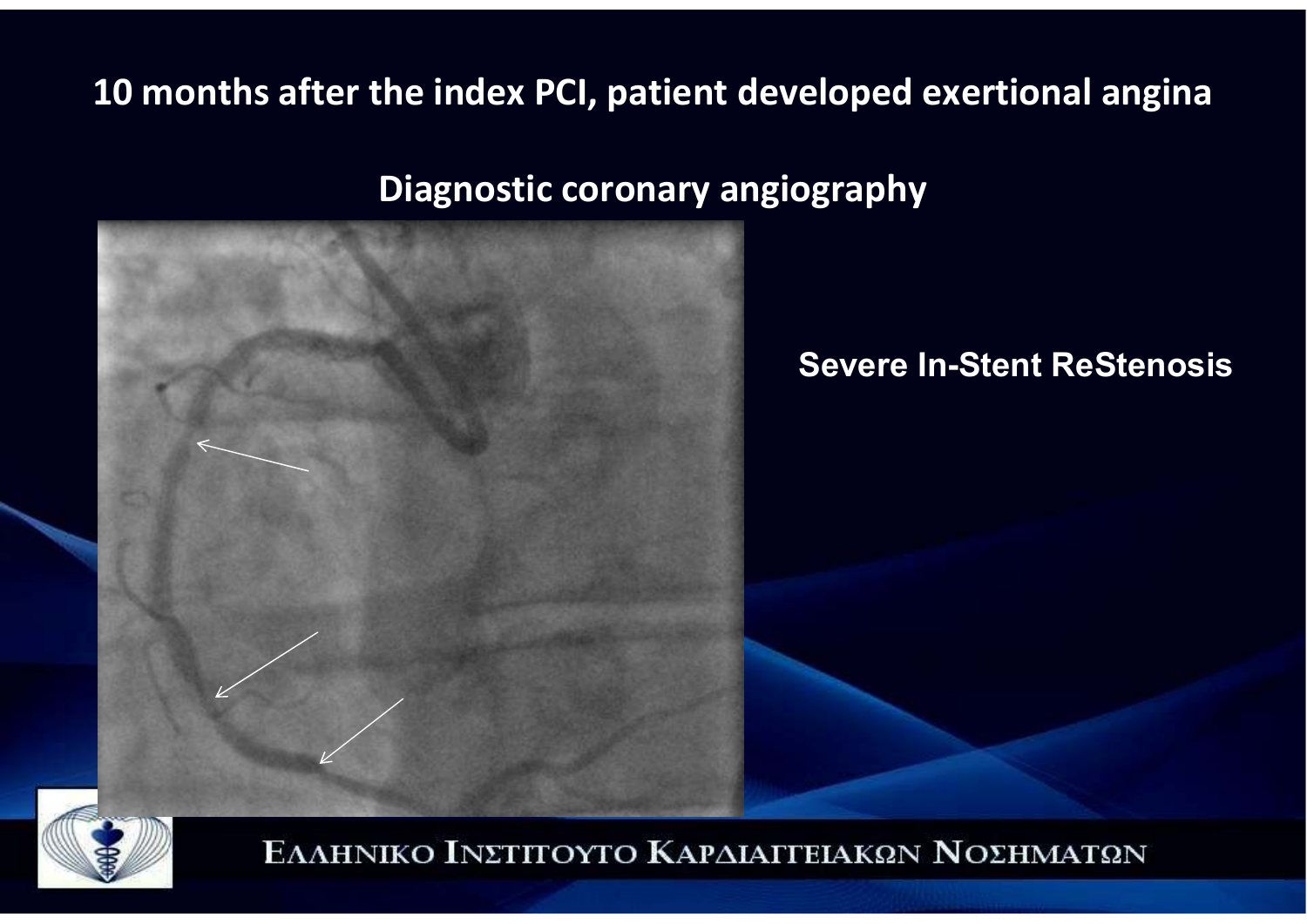### **Implantation of Cypher 2.5x18, 2.75x23 and 3.0x23mmPostdilatation with Quantum 3.0x15 and 3.5x15mm**

![](_page_11_Picture_1.jpeg)

![](_page_11_Picture_2.jpeg)